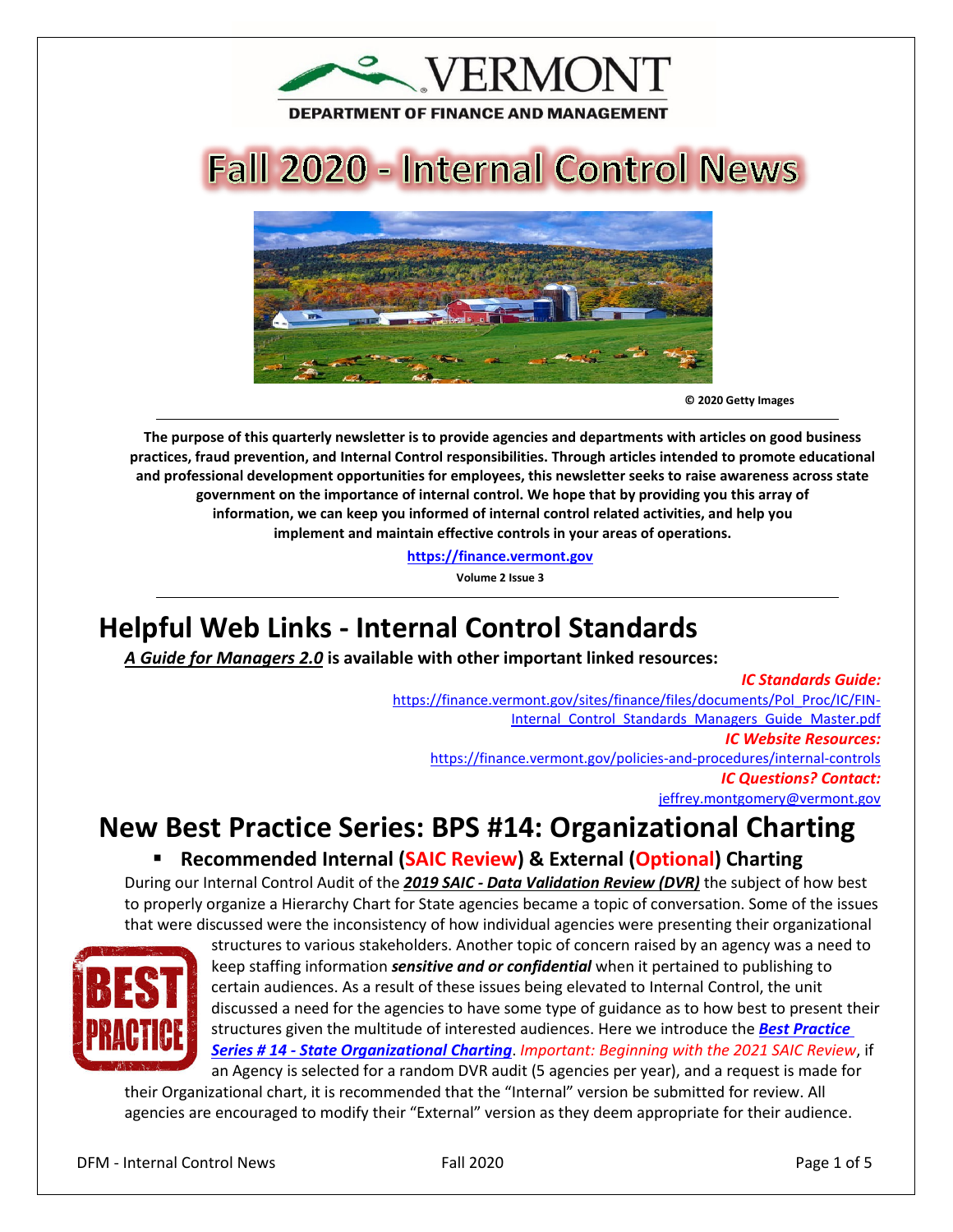• *Internal (SAIC Recommended) Hierarchy Chart:* 



Title of the Organization should be added along with the latest revision date. Legend of the segregation of department(s) if necessary. Any footnotes that would assist the reader with any special component of the Organization. These are the minimum recommended variables for the Internal Chart requirements.

| <b>Internal</b> | Position              | Position              | Occupant             | Paygrade        |
|-----------------|-----------------------|-----------------------|----------------------|-----------------|
| Chart           | Title                 | 6 Num ID              | <b>Name</b>          | EX#/PG#         |
| <b>External</b> | <b>Position Title</b> | <b>Position 6 Num</b> | <b>Occupant Name</b> | Paygrade EX PG  |
| <b>Chart</b>    | <b>Optional</b>       | <b>Optional</b>       | <b>Optional</b>      | <b>Optional</b> |
|                 |                       |                       |                      |                 |

DFM - Internal Control News Fall 2020 Page 2 of 5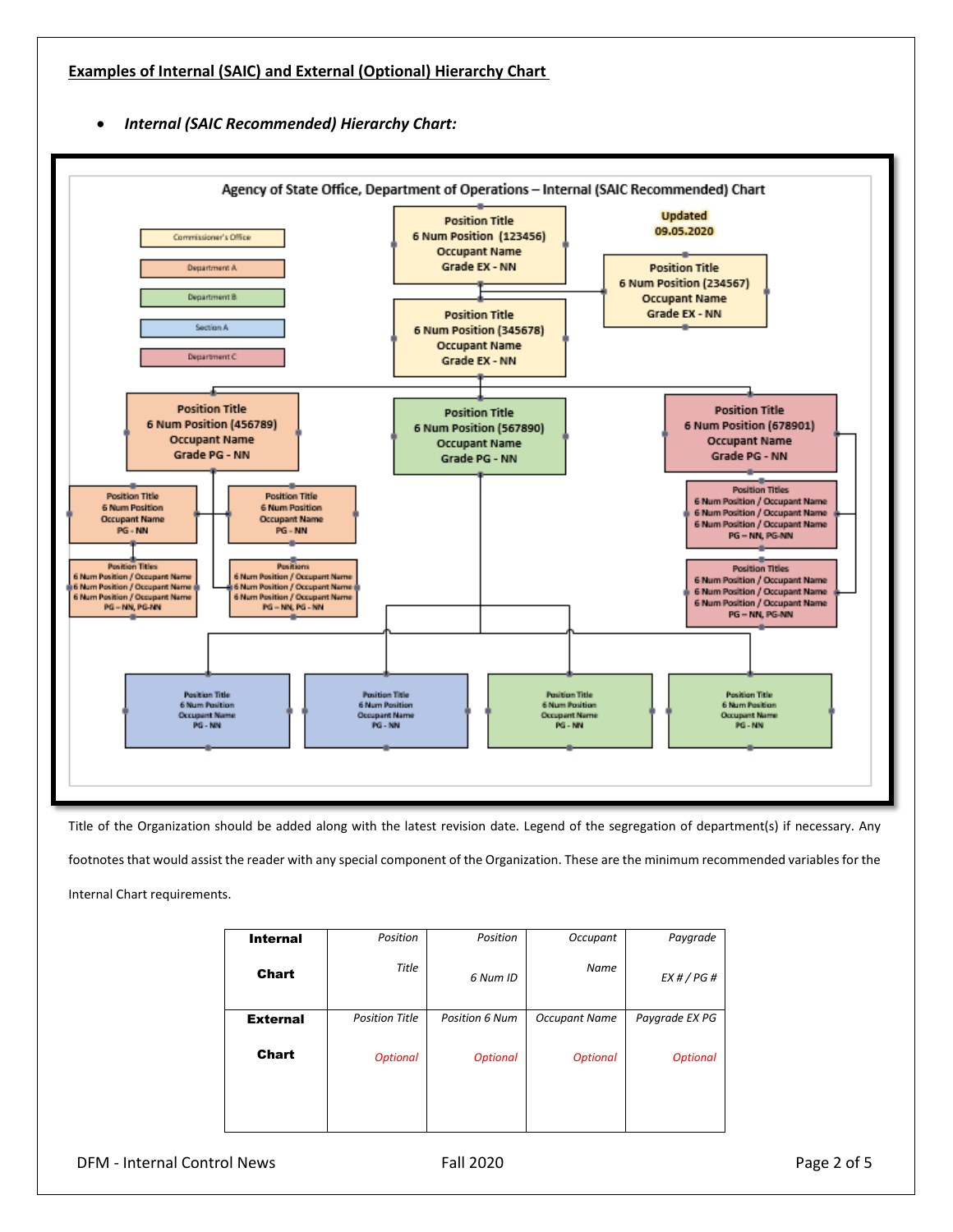• *External (Optional) Hierarchy Chart:* 





A special "*Thank You*" goes out to *The Department of Public Safety, specifically Richard Hallenbeck, Director of Finance & Administration, and Brenda Buker, Operations & Internal Controls Manager* for their assistance in helping produce this Best Practice Series with the Department of Finance and Management. Any questions please contact DFM, Internal Control.

## **More COVID 19 Fraud, Waste and Abuse**

#### **What Vermont Agencies can do to be** *aware of and prevent* **State Fraud.**

• **New Jersey Attorney Charged with Fraudulently Obtaining \$9 Million in Loans Meant to Help Small Businesses During COVID-19 Pandemic, September 3rd, 2020 – Immediate Press Release <https://www.justice.gov/coronavirus/news>**

A New Jersey attorney was arrested today and charged with fraudulently obtaining approximately \$9 million in Paycheck Protection Program (PPP) loans, announced Acting Assistant Attorney General Brian C. Rabbitt of the Justice Department's Criminal Division and U.S. Attorney Craig Carpenito of the District of New Jersey.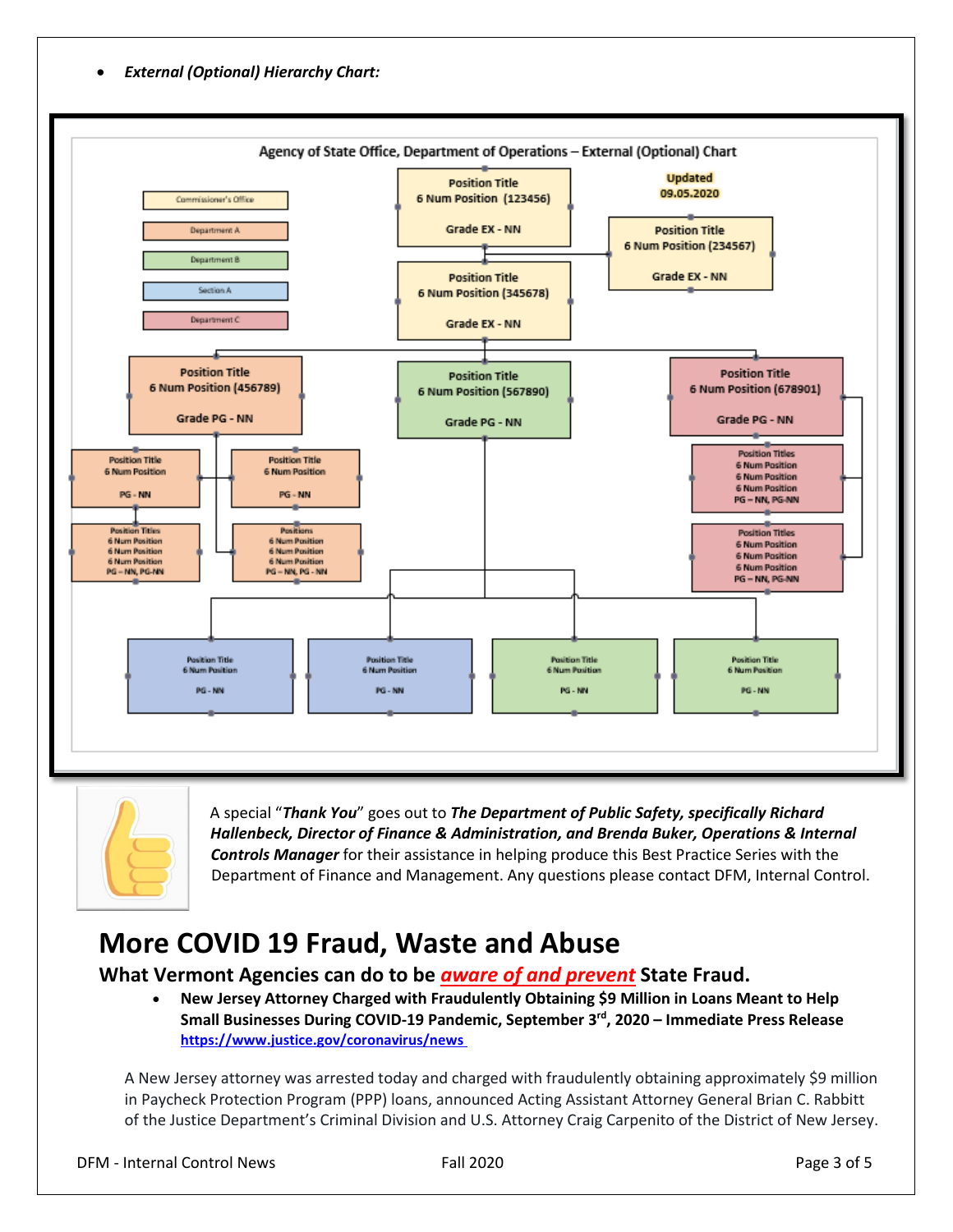Jae H. Choi, 48, a licensed attorney of Cliffside Park, New Jersey, was charged by criminal complaint, unsealed today upon his arrest, in the District of New Jersey with three counts of bank fraud and one count of money laundering. The complaint alleges that Choi submitted three fraudulent PPP loan applications to three different lenders on behalf of three different businesses that purportedly provided educational services. The complaint also alleges that Choi fabricated the existence of hundreds of employees,

manipulated bank and tax records, and falsified a driver's license on the applications. Choi allegedly falsely represented to the lenders that the companies controlled by him had hundreds of employees and paid over \$3 million in monthly wages. Based on Choi's alleged misrepresentations, each lender funded each of the three businesses with an approximately \$3 million PPP loan. As a result, the complaint alleges that Choi received a total of nearly \$9 million in federal COVID-19 emergency relief funds



meant for distressed small businesses. Choi allegedly used the fraudulently-obtained PPP loan proceeds to pay for numerous personal expenses, including to buy, among other things, a nearly one million-dollar residential home in Cresskill, New Jersey, to fund approximately \$30,000 in remodeling and other improvements, and to invest millions more in the stock market through an account held in the name of his spouse.

The Coronavirus Aid, Relief, and Economic Security (CARES) Act is a federal law enacted March 29. It is designed to provide emergency financial assistance to millions of Americans who are suffering the economic effects resulting from the COVID-19 pandemic. One source of relief provided by the CARES Act is the authorization of up to \$349 billion in forgivable loans to small businesses for job retention and certain other expenses through the PPP. In April 2020, Congress authorized over \$300 billion in additional PPP funding. The PPP allows qualifying small businesses and other organizations to receive loans with a maturity of two years and an interest rate of one percent. Businesses must use PPP loan proceeds for payroll costs, interest on mortgages, rent and utilities. The PPP allows the interest and principal to be forgiven if businesses spend the proceeds on these expenses within a set time period and use at least a certain percentage of the loan towards payroll expenses. A criminal complaint is merely an allegation and all defendants are presumed innocent until proven guilty beyond a reasonable doubt in a court of law. This case was investigated by IRS – Criminal Investigation, the U.S. Postal Inspection Service, the Small Business Administration Office of the Inspector General, and the Social Security Administration – Office of the Inspector General. Trial Attorney Andrew Tyler and Assistant U.S. Attorney Andrew Macurdy of the District of New Jersey are prosecuting the case. Anyone with information about allegations of attempted fraud involving COVID-19 can report it by calling the Department of Justice's National Center for Disaster Fraud Hotline at 866-720-5721 or via the NCDF Web Complaint Form at: [https://www.justice.gov/disaster-fraud/ncdf-disaster-complaint-form.](https://www.justice.gov/disaster-fraud/ncdf-disaster-complaint-form)

### **DFM Staff Happenings: Staff – Promotions**

- *Candace Elmquist*, Budget and Management Analyst to Senior Budget & Management Analyst.
- *Tim Metayer*, Budget and Management Analyst to Senior Budget & Management Analyst.
- *Mike Middleman*, Budget and Management Analyst to Senior Budget & Management Analyst.

### *"I am pleased to announce the promotion of Candace, Tim, and Mike to their new Senior Analysts roles. Please congratulate the three of them for their outstanding performance."*

- *Adam Grishin*, Commissioner of the Department of Finance & Management.

*Internal Control News* is published quarterly in the *Spring, Summer, Fall,* 

*and Winter* by The Department of Finance and Management, Internal Control Unit. Please contact [jeffrey.montgomery@vermont.gov](mailto:Jeffrey.Montgomery@vermont.gov) with comments or suggestions.